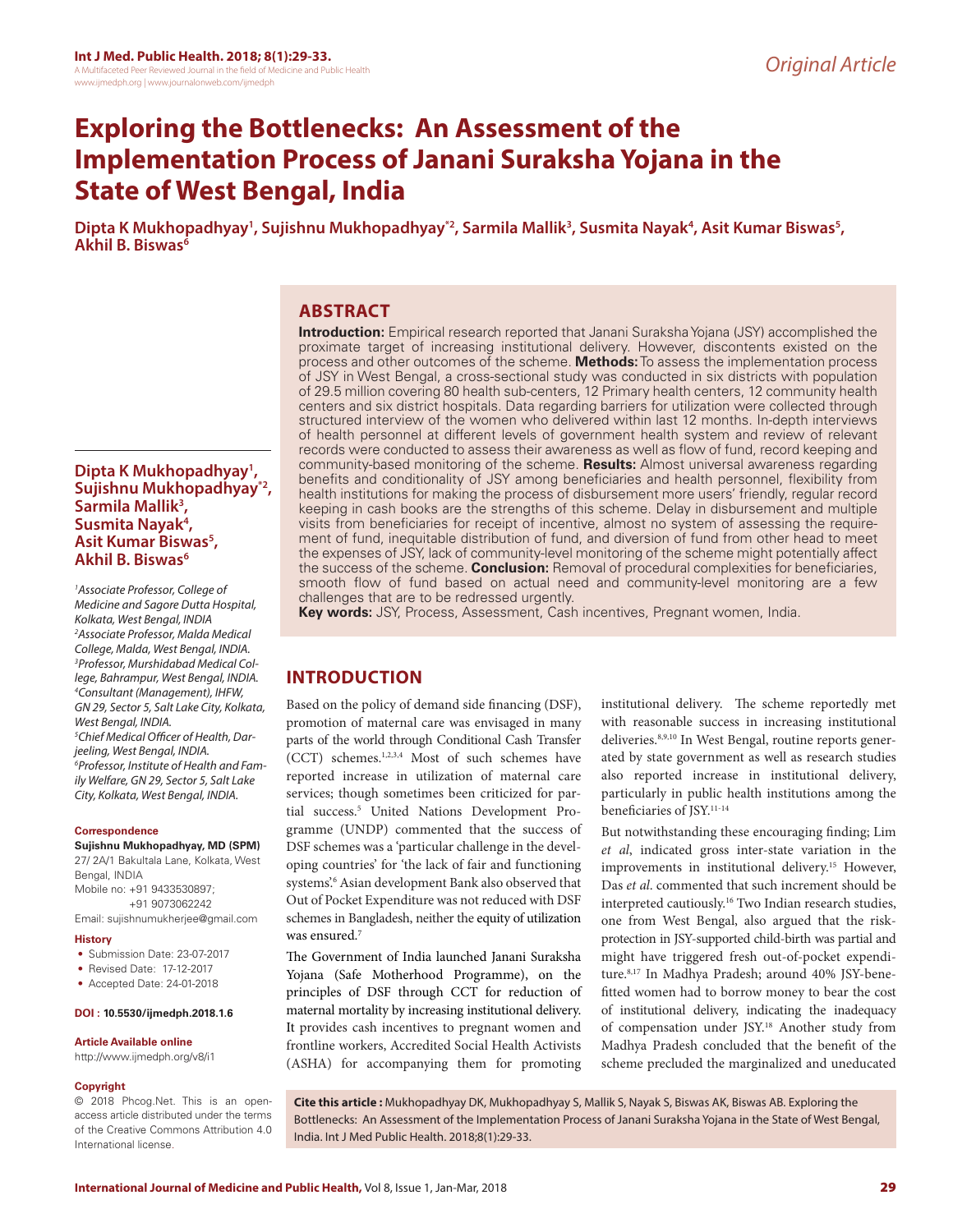women.19 The programme is still evolving itself to be more productive one with the Government relaxing the conditions of the women to avail its benefits.

Hence there are many scopes for better functioning of JSY in India. May it be the barrier of over-simplistic targeting mechanism and exclusionary eligibility criteria,<sup>19</sup> or predicament of inadequate knowledge,<sup>8,16</sup> or inadequacy of provider to deliver quality care<sup>16</sup> – all seemed to be significant issues.

So, keeping in mind the experiences regarding operational DSF schemes, especially about JSY, it is crucial to assess the functioning of the scheme. In this perspective it was planned to assess different facets of implementation of JSY in the state to identify gaps, if any.

## **MATERIALS AND METHODS**

A cross-sectional study was conducted during July 2012 to June 2013 obtaining clearance from the Institutional Ethics Committee, B.S. Medical College, Bankura, West Bengal. West Bengal, is comprised of 18 districts. In this study six districts were selected and were stratified into two groups based on the rate of institutional delivery. Three districts, namely Cooch Behar, Purulia and Hooghly had the rate more than that of the state figure; while in Uttar Dinajpur, Murshidabad and South 24 Parganas it was less. Those six districts cover population of 29.5 million (2011 census).20 80 subcenters were identified in the study area using probability proportional to the population of the district.

Four to six enumerators with prior exposure to public health programs were selected in each district and were briefed by one of the authors at district level on the methods and tools used in the study. In each selected sub-center, twelve JSY-eligible women who delivered within April 2012 and June 2012 were randomly selected from the list available with the concerned health workers. Their residences were identified with the help of the local ASHAs and were interviewed at their household with a structured questionnaire to collect information regarding their socio-demographic characteristics, utilization of health related services including JSY and the process involved thereto. They were also enquired about the possible barriers in accessing the services.

In each district, the investigators assessed the process of implementation of the JSY scheme through in-depth interviews with the responsible health personnel of four sub-centers, two 24X7 Primary Health Centers, two Community Health Centers (known as Block Primary Health Centers / Rural Hospitals in West Bengal), selected through stratified purposive sampling as well as those of the District Hospital and District Family Welfare Bureau. The relevant records and reports were reviewed. In-depth interviews and review of records were conducted by trained district level investigators. They were selected and trained with a daylong session at the state level by the authors. Interview guides and observation checklists were prepared for each point of health care delivery system based on the guidelines laid down in the documents of National Rural Health Mission. 21 The investigators also guided and supervised the activities of enumerators in the respective districts. The topics of enquiry were: Awareness of health workers, Cash disbursement to beneficiaries, Cash handling by health providers, Maintenance of records, IEC activities and Monitoring of the programme.

Study participants for in-depth interview:

| Level of health care    | <b>Study Participants</b>     | No. |
|-------------------------|-------------------------------|-----|
| Sub-center              | Health worker (Female)        | 24  |
| Primary Health Center   | Medical Officer               | 12  |
| Community Health Center | <b>Block Medical Officer</b>  | 12. |
|                         | Public Health Nurse           | 12. |
|                         | <b>Block Accounts Manager</b> | 12  |

| District Hospital              | Medical Superintendent                      | 6   |
|--------------------------------|---------------------------------------------|-----|
| District Family Welfare Bureau | Chief Medical Officer                       | 6   |
|                                | Dy. Chief Medical Officer-3                 | 6   |
|                                | District Maternal & Child<br>Health Officer | 6   |
|                                | District Public Health Nursing<br>Officer   | 6   |
|                                | District Accounts Manager                   | 6   |
| Total                          |                                             | 108 |
|                                |                                             |     |

Filled up forms of structured interview were compiled at the district level by a Data Entry Operator and the dataset were sent for collation and analysis. Transcripts of in-depth interviews prepared from the field notes and audio-tapes along with filled-up observation check-lists were sent for further management and analysis. The data generated through semi-structured interview was analyzed quantitatively and the outcome indicators were expressed in percentages. The transcripts of in-depth interviews and observed information were reviewed to summarize data by coding and then by identifying idea clusters to generate a list of key themes.

## **RESULTS**

**Awareness of health workers:** Almost all the respondents at all health institutions could enumerate the entitlement criteria and precondition for disbursing JSY cash. The first installment amounting Rs.500/- were distributed mostly after third antenatal check-ups, although in some sub-centers, completion of 28 weeks of gestation was also taken in consideration. The second installment of money amounting Rs. 500/- was generally distributed at discharge at Government health institutions. All the responsible health personnel at different health institutions were aware of required documents for entitlement and reportedly kept strict vigilance over availability of relevant documents before disbursing any cash.

Government guidelines on JSY were scarcely available in sub-centers, PHCs and BPHCs/ RHs. Even District Hospitals in three districts and district administration in one district reported that they did not possess it.

**Cash disbursement to beneficiaries:** As per guidelines of the state government, cash benefits under JSY was disbursed in two equal installments of Rs. 500/-; first after third ANC and second after childbirth at government or accredited private institution. It was noted that 76.0% (719/946) received the first installments but 545 (75.8%) received it during pregnancy and 115 (21.1%) even before third ANC. Out of those who delivered in government or accredited private institutions, 55.6% (410/738) received second installments after delivery. In all districts except south 24 Parganas and Hooghly, more than 60% of women with institutional delivery received the second installments. Among the recipients, only 46.1% received it at the time of discharge and another 17.6% received it within one week of discharge. Those who did not get the benefit at the time of discharge, 56.6% of them had to visit the health institution twice or more.

In more than three-fourths women, necessary documents for eligibility were collected from the nearest office of the local bodies. However, in 58.3% cases, the relatives of the women had to visit the office for more than twice.

**Cash handling by health providers:** ANMs were responsible for disbursing money at sub-center level. At functional PHCs, Medical Officers in-charge usually disbursed money in three study districts and paramedics including nursing personnel were responsible in the others. In two-third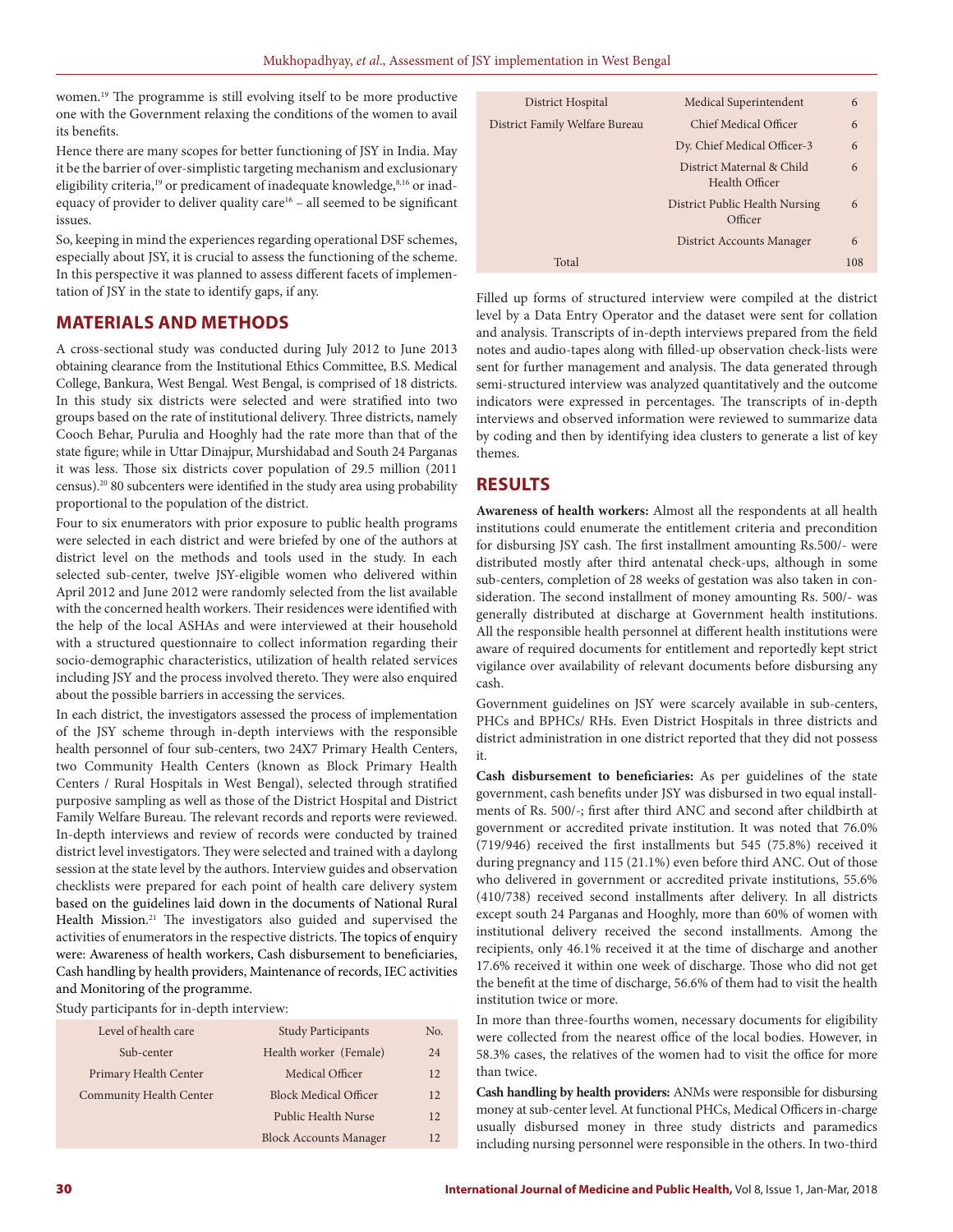BPHCs/ RHs, nursing personnel and in the rest, Block Accounts Managers were responsible for this work. In district hospitals money was disbursed by the nursing personnel; excepting in two, where Office Assistants did the job.

All functional PHCs, BPHCs / RHs, district hospitals as well as almost 50% of sub-centers reported to disburse JSY benefits on all working days, excluding Saturday. In other sub-centers, it was paid twice or thrice in a week. In all health institutions, money was disbursed in cash only.

More than half (58.0%) of the sub-centers including all of Purulia district and all PHCs, BPHCs/ RHs of that district did not have any cash on hand for JSY benefits on the day of survey. Even the district hospital and district administration of Purulia did not have any fund for JSY benefits on that date.

There was no backlog in disbursing JSY benefits to the beneficiaries in any of the District hospitals. However, two district hospitals were not only short of cash on the date of survey, but also used money from other funds to meet the need of JSY. Though district authority in Purulia had no funds for JSY, the district authority of Murshidabad had enough fund at their disposal.

Assessment of requirement was almost non-existent. The system of advance and replenishment of JSY funds was grossly irregular in all districts and at all levels.

Except in Purulia and Uttar Dinazpur districts, there were ample amount of money at the district level, whereas the lower level health institutions had been suffering from irregular flow of funds. It was reported that at all levels funds were released after receipt of requisition and statement of expenditure of utilized funds. The basis of the requisition made at different health institutions was not explicitly spelt out.

Unlike in other districts, in Uttar Dinazpur, no mechanism existed for making payment regularly to the beneficiaries at sub-center level. Release of fund to the sub-centers and PHCs was neither timely nor adequate. Payment to the beneficiary was delayed by 4 weeks at PHC level in some cases. Since there was no uniform mechanism for release of fund; some institutes were out of cash; and others had it adequate. In Uttar Dinazpur submission of 'Statement of Expenditure' was belated compared to other districts.

**Maintenance of records:** All sub-centers in the study districts correctly maintained dedicated JSY payment registers. Cash books were maintained in the districts of Hooghly and South 24 Parganas. Though about three-fourths of the mothers in Uttar Dinazpur collecting money with Thumb Impression as proof of identity was unacceptable. It was also found that the Mother and Child Tracking card was not timely updated. JSY beneficiary registers were maintained and updated in all sub-centers and functional PHCs. All BPHCs and RHs had computerized the list of JSY beneficiaries and 75% of them regularly updated it. Such computerization was done in four district hospitals. Only two districts maintained computerized list of beneficiaries with their respective details; whereas three other districts maintained only the number of beneficiaries per block. Both the district hospital and district administration of Hooghly could not computerize the list of JSY beneficiaries whatsoever.

**IEC:** Activities like flex board, writing on walls, poster and interpersonal communication through front-line health and nutrition workers were conducted. Involvement of ASHAs and Anganwadi workers in awareness generation on JSY was reported. At the village level, awareness was reportedly created through interaction with beneficiaries during Village Health and Nutrition Day (VHND) and mothers' meeting.

**Monitoring of JSY:** Functioning of JSY was a matter of discussion in the meetings of Rogi Kalyan Samiti (Patient Welfare Committee) in only two districts.21 In other districts, RKS of PHCs were either not functional or was disinterested in coverage and utilization of JSY. It did not feature

as an important agenda in the meeting of RKS of district hospitals or District Health and Family Welfare Samitis in any district.

As shown in Figure 1, overall, awareness of health personnel, verification of relevant documents, displaying of appropriate IEC materials and maintenance of records on cash disbursement were noted in more than 90% of health institutions. However, achievement was below 50% in case of assessment of need for cash, availability of written guidelines, community-level monitoring and cash disbursement strictly from the JSY account.

## **DISCUSSION**

DSF has been implemented to improve maternal health, by removing the social, cultural and financial barriers in accessing quality obstetric care; especially in Asia.<sup>22</sup> It has generally been accepted to have bettered acceptance of skilled intra-natal care through institutional deliveries and antenatal visits. This study was conducted to explore the details of functioning of JSY, the Indian program based on DSF, to reveal the intricacies in one of the better performing state of India regarding maternal health. We found that almost all the health workers knew about the two most critical features of the programme: the criteria for this privilege and the amount of incentive. Dissemination of requisite information to target population was near universal in other states of India also.<sup>18, 23</sup> So one of the principal criticisms of DST; that they do not reach the needy; was unfounded in our study.24

The timings of disbursement of money was in conformity with the state Government norms.<sup>25</sup> A large majority of the beneficiaries received cash before the expected date of delivery; though a few also were paid before their 3rd ANC and about a half was paid during discharge. The corresponding figure in Madhya Pradesh was only 39%.<sup>23</sup> Multiple visits to the health institution for receiving the second installment of cash benefits was found in around one-third women. In another study in Madhya Pradesh about two-thirds of women had to wait for about a month to receive the money.26 Most of them collected documents from the local body's office, but multiple visits for those were a concern for the relatives of around half of the women. But the study in Chandigarh revealed dissatisfaction among the beneficiaries that JSY needed too much paper work and it would have been better if money could be disbursed before delivery.<sup>27</sup>

We found gross variety in terms of the concerned person disbursing cash. It seemed, whoever was found capable of handling money had been entrusted with doing so. This flexibility rather than depending on any particular principle ensured the accessibility of services but, that sort of non-uniformity might also culminate into chance of variance in following guidelines. This finding was in contrast compared to the results of UNFPA study, where only Medical Officers were in charge of distributing money.<sup>23</sup> It was creditable that all hospitals and even half of the sub-centers managed to hand out the incentive on all working days of the week. Though the transaction was in cash; but that did not seem to be of any particular worry. UNFPA portrayed a gloomier image in their study where majority of women had to wait for undefined period to receive the cash and might sometimes had to resort to some form of bribery for it.<sup>23</sup> Spending "informal money" in order to get the benefits was documented from Jammu and Kashmir as well.<sup>28</sup> However, a delay to a lesser extent, particularly in case of second installments, was found in the current study. Moreover, the recent linking of AADHAR with JSY cash disbursement has increased the technical complexities of the programme.27 In Karnataka majority of disbursement was through Centralized Plan Scheme Monitoring System (CPFMS), which resulted in most of the women getting money after three to four months.<sup>29</sup> They indict the complexities of this software-based system behind this delay; which has increased ever since.<sup>29</sup> On the contrary, time elapsed for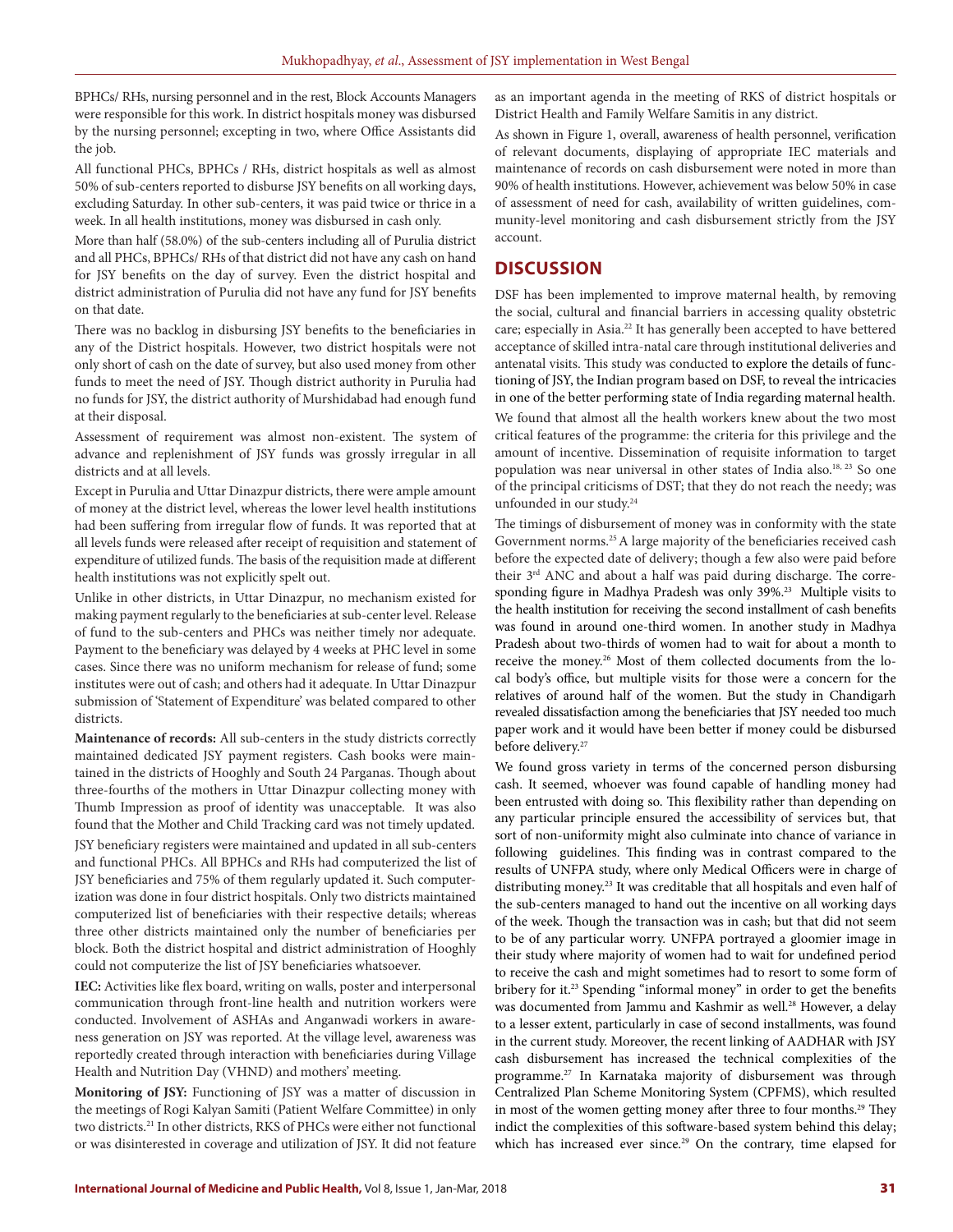disbursement of money was only a few weeks in Jammu and Kashmir where no complicated method was in place.<sup>28</sup>

A supply-side obligation for DST-s to function effectively is to be the health officials sufficiently knowledgeable. This study revealed satisfactory preparedness of health officials. But in the same breath it is conceded that the reported scarcity of programme guidelines, which should be ready at hand to refer to, can be disconcerting. The possibility of failing to cope with the JSY-generated increased demand of personnel could be of concern in rural India.30 This mismatch between the demand and supply sides of the programme is highlighted in literature. It is held as the cause behind the failure of the programme not being able to meet absolute success.<sup>31</sup> The study from Bangladesh as well had reported that the supplyside was not adequately prepared with logistics to cater to the needs of the demand-side.<sup>24</sup>

We came out with strange results regarding fund flow of JSY. There were gross inter-district disparities. Where Purulia had no funds, Murshidabad had enough funds for JSY on the day of survey. There had been instances of making diversion of funds from other sources to meet the requirement of JSY. In Madhya Pradesh 80% Medical Officers complained of not getting finds on time and had to divert it from the untied funds of the health centre.<sup>26</sup> This resulted in women being paid with right earnest and could be seen as perceived importance of JSY or for the obvious demand side pressure for quick disposal. Such diversion of was observed in the UNFPA study as well and in the states like Rajasthan and Madhya Pradesh such practices were somewhat authenticated by allowing district officials to redirect money from funds like RKS and RCH flexi-pools.<sup>23</sup> However, upholding one programme at the cost of other less popular ones with fewer noticeable interventions is potentially problematic.

The system of assessment of requirement of money for JSY was neither explicit nor understood at any level of health care system. It should be based on the expected number of deliveries in a designated area. But in this study, and also in UNFPA study, it was found that, owing to failure in anticipating the needs, all states had faced financial deficit at the point of disbursement.23 Here district level officials reported that there existed no specific method of anticipation and realization of their demand from the higher authorities. There was variation among the study districts regarding levels where the bottleneck existed; sometimes within the district and in other occasions above that level. However, all these findings revealed that smooth flow of fund was a challenge, not only in West Bengal, but in the entire country, like delay in releasing funds from the Government was found in Chandigarh as well.<sup>27</sup>

Impropriety in maintaining records has been a major challenge in most of public health activities.32 Concern about the deplorable state of record keeping was found in Madhya Pradesh as well.<sup>33</sup> In this study we found an attempt to computerize the various data, like those for identification of beneficiaries; but it was not universal. The condition was somewhat better in terms of regular updating of the dedicated cash registers at different levels of hospitals, where from payment was made. Shortage of dedicated, skilled staff to handle the record, with or without computers, has been documented and it is expected that once they are placed in proper positions; things would improve.<sup>27, 33</sup>

As reported, information about the scheme was fairly extensive in the districts surveyed. It was communicated where the beneficiaries were possibly contacted, both through inter-personal conversation as well as through various mass approaches. In the UNFPA study the finding was similar. They had also commented that the effects of such IEC activities was better if was taken up at the village level, which we found as the village health and nutrition day being utilized for propagation of messages.<sup>23</sup>

JSY has in-built monitoring system in place. But it was beyond the scope of this study to assess its functioning. But at the community level, just is the case for other programmes, JSY remains a health sector initiative and



**Figure 1:** Spider graph depicting the percentage of attainment in different components of implementing JSY in studied health institutions (n=60)

the committees supposed to discuss the issues about its performance, such as Rogi Kalayan Samitis (RKS) were reluctant to get involved.<sup>34</sup> So the extent of community involvement remained largely lacking. Passivity on the part of the people to be an active stakeholder of the programme meant any early lapses from the supply side would be ignored. Improvement of purchasing power to the community was not translated into enhanced community empowerment.

Almost universal awareness among health personnel, adequate displaying of IEC materials and robust record keeping on cash disbursement are the strength in the process of implementation of JSY which need sustenance. Assessment of need for cash and community-level monitoring were two areas which warrant immediate action.

To conclude, mostly to the tune of the findings from other states,<sup>23</sup> the success story of JSY in increasing the rate of ANC and institutional delivery, now faces significant procedural apprehension. It has been found that documented increment in the proportion of institutional deliveries did not necessarily reduced maternal mortality.35 Improved quality of care at the institutions is required for the programme to attain its intended effects. So the programme needs better planning and implementation about flow of funds and method of monitoring. JSY has achieved appreciably in the state and a few steps in these regards can make this programme a doubtless success.

## **ACKNOWLEDGEMENT**

The authors acknowledge the financial support of West Bengal State Health and Family Welfare Samiti, Salt Lake, Kolkata, West Bengal.

## **CONFLICT OF INTEREST**

(If present, give more details): The work was financially supported from State Health & Family Welfare Samiti, West Bengal and appraised the functioning of a government scheme. However, we declare that sponsoring had no effect on any stage or on the outcome of the study.

## **ABBREVIATION USED**

**DSF:** Demand Side Financing; **CCT:** Conditional Cash Transfer; **UNDP:**  United Nations Development Programme; **ASHA:** Accredited Social Health Activist; **JSY:** Janani Suraksha Yojana; **PHC:** Primary Health Centre; **BPHC:** Block Primary Health Centre; **RH:** Rural Hospital; **IEC:**  Information Education Communication; **ANC:** Antenatal Care; **RKS:**  Rogi Kalyan Samiti; **UNFPA:** United Nations Fund for Peoples Activities; **RCH:** Reproductive Child Health.